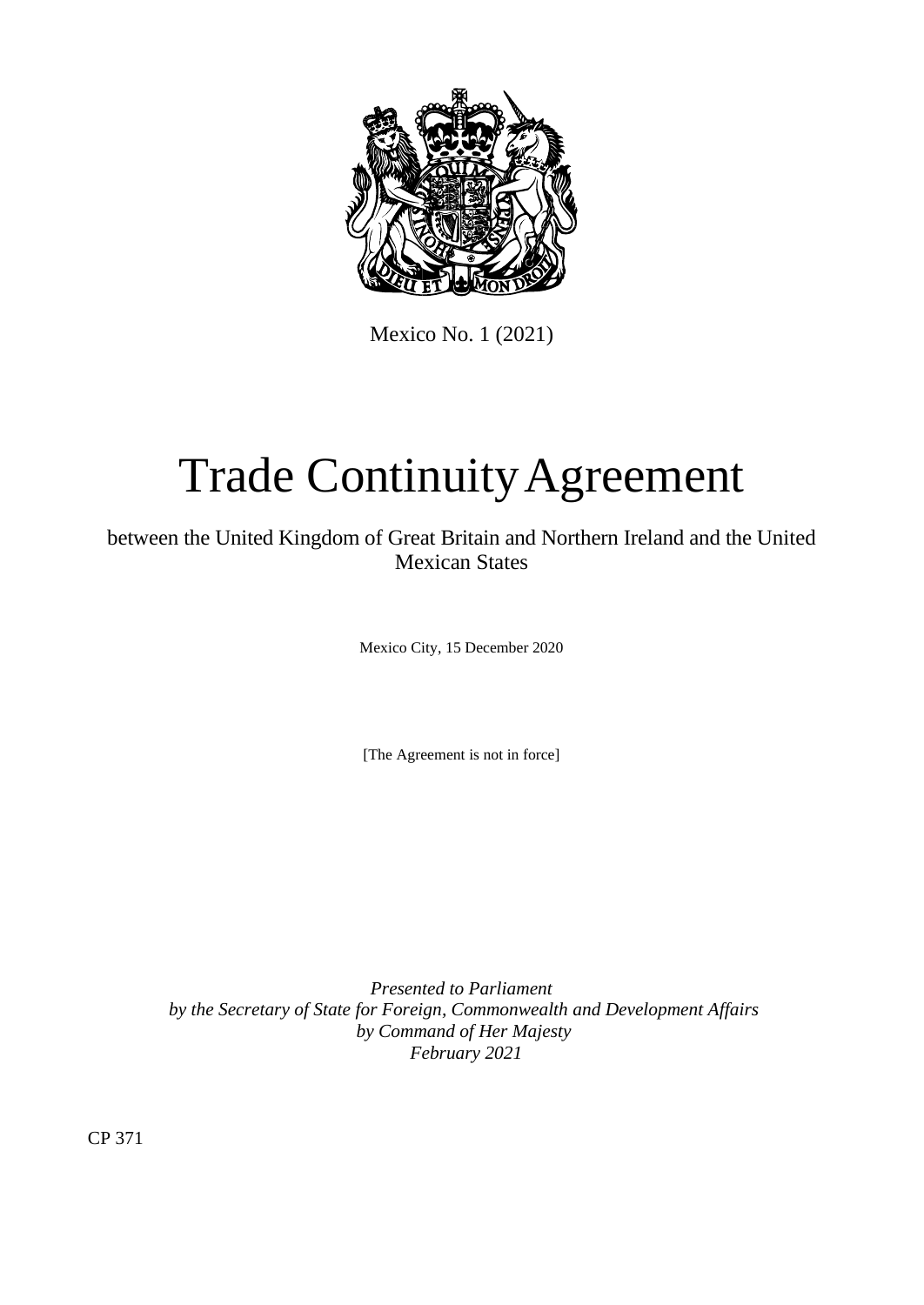

© Crown copyright 2021

This publication is licensed under the terms of the Open Government Licence v3.0 except where otherwise stated. To view this licence, visit [nationalarchives.gov.uk/doc/open-government-licence/version/3](http://www.nationalarchives.gov.uk/doc/open-government-licence/version/3)

Where we have identified any third party copyright information you will need to obtain permission from the copyright holders concerned.

This publication is available at [www.gov.uk/official-documents](http://www.gov.uk/official-documents)

Any enquiries regarding this publication should be sent to us at Treaty Section, Foreign, Commonwealth and Development Office, King Charles Street, London, SW1A 2AH

ISBN 978-1-5286-2356-8 CCS1220795412 02/21

Printed on paper containing 75% recycled fibre content minimum

Printed in the UK by the APS Group on behalf of the Controller of Her Majesty's Stationery Office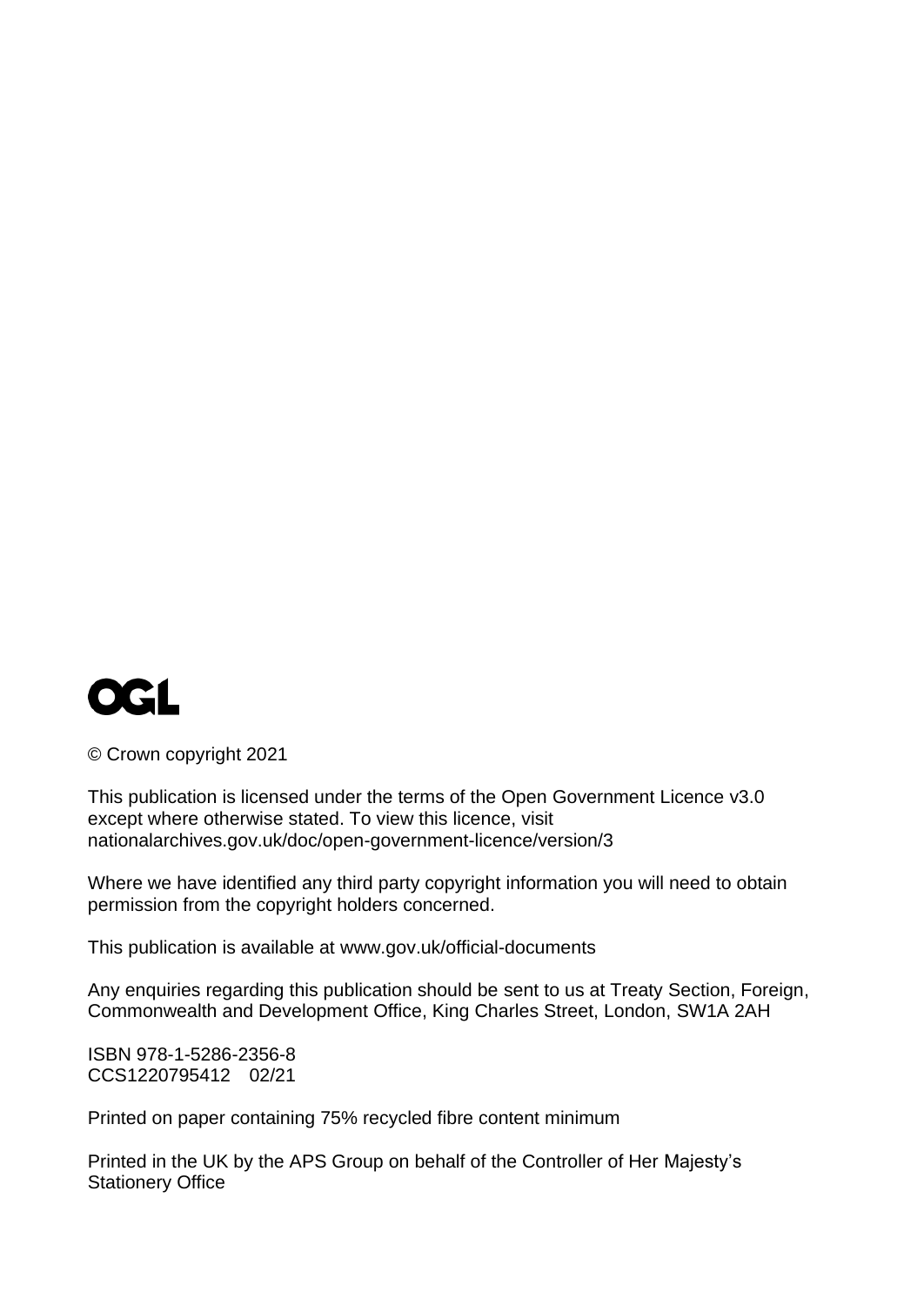# **TRADE CONTINUITY AGREEMENT BETWEEN THE UNITED KINGDOM OF GREAT BRITAIN AND NORTHERN IRELAND AND THE UNITED MEXICAN STATES**

The United Kingdom of Great Britain and Northern Ireland ("the United Kingdom") and the United Mexican States ("Mexico") (hereinafter referred to as "the Parties"),

Recognising that the Economic Partnership, Political Coordination and Cooperation Agreement between the European Community and its Member States, of the one part, and the United Mexican States, of the other part, done at Brussels on 8 December 1997 ("EU-Mexico EPPCCA") will cease to apply to the United Kingdom at the end of the transition period provided for in the Agreement on the withdrawal of the United Kingdom of Great Britain and Northern Ireland from the European Union and the European Atomic Energy Community, done at Brussels and London on 24 January 2020 ("transition period");

Taking account of the trade and economic principles set out in the preamble to the EU-Mexico EPPCCA, and

Desiring that the rights and obligations between Mexico and the United Kingdom on trade-related matters, as provided for by the EU-Mexico EPPCCA, should continue after the end of the transition period;

Have agreed as follows:

# ARTICLE 1

#### **Objective**

The overriding objective of this Agreement is to preserve the preferential conditions relating to trade between the Parties which resulted from the EU-Mexico EPPCCA and to provide a platform for further trade liberalisation between the Parties.

#### ARTICLE 2

#### **Definitions and interpretation**

1. Throughout this instrument:

"Incorporated Agreement" means the trade-related provisions of the EU-Mexico EPPCCA as incorporated and made part of this Agreement (and related expressions are to be read accordingly); and

"*mutatis mutandis*" means with the technical changes necessary to apply the traderelated provisions of the EU-Mexico EPPCCA as if it had been concluded between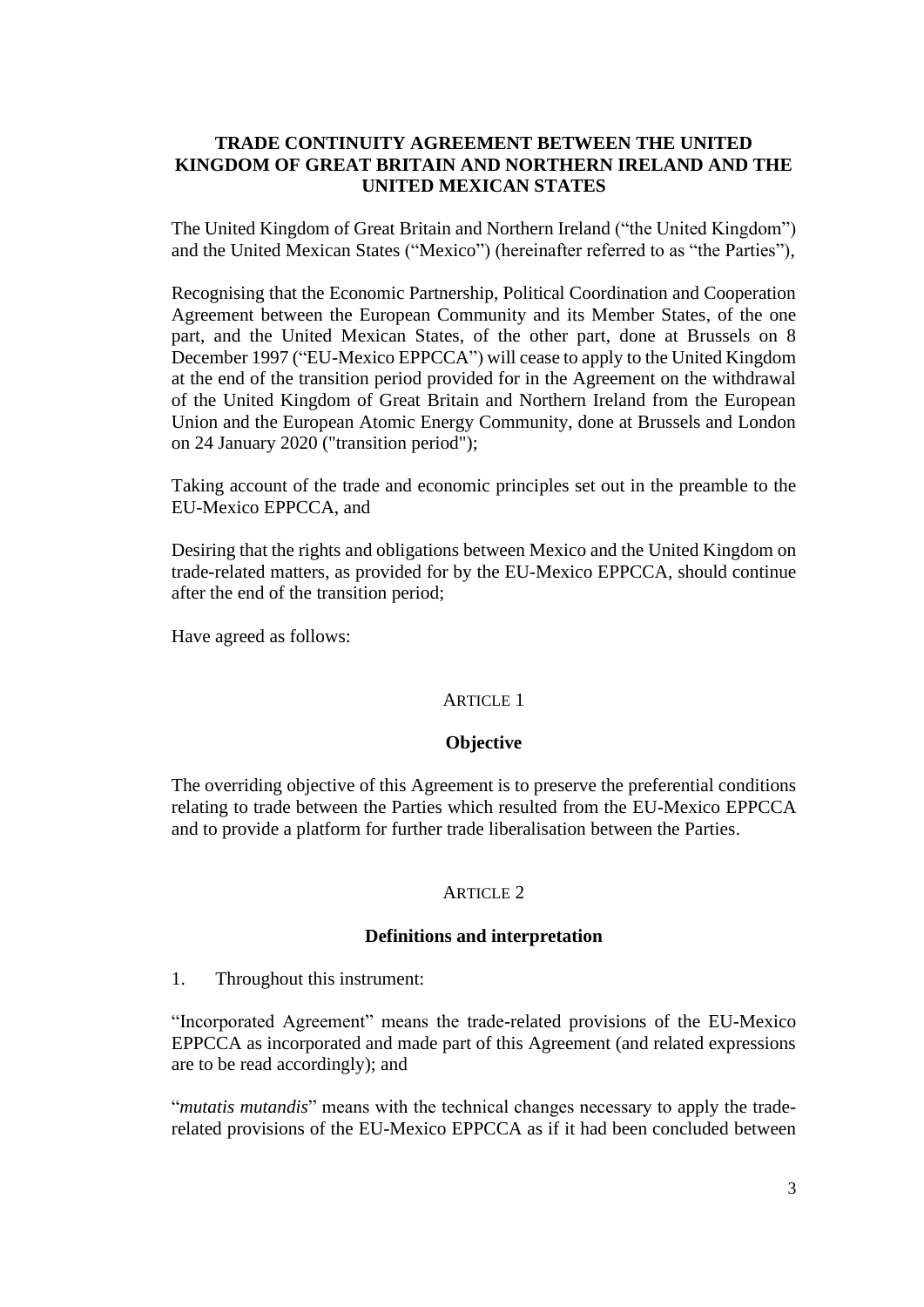the United Kingdom and Mexico, taking into account the object and purpose of this Agreement.

2. Throughout the Incorporated Agreement and this instrument, "this Agreement" means the entire Agreement, including anything incorporated by Articles 3 and 4.

#### ARTICLE 3

#### **Incorporation of the trade-related provisions of the EU-Mexico EPPCCA**

1. The trade-related provisions of the EU-Mexico EPPCCA in effect immediately before they cease to apply to the United Kingdom are incorporated into and made part of this Agreement, *mutatis mutandis*, subject to the provisions of this instrument and the modifications provided for in the Annex to this Agreement.<sup>1</sup>

2. In the event of any inconsistency between this instrument and the Incorporated Agreement, this instrument shall prevail to the extent of the inconsistency.

#### ARTICLE 4

#### **Incorporation of Declarations**

The trade-related Declarations made by the Parties to the EU-Mexico EPPCCA in effect immediately before it ceases to apply to the United Kingdom shall apply, with the same legal effect, *mutatis mutandis*, subject to the provisions of this instrument.

# ARTICLE 5

#### **Territorial application**

This Agreement shall apply, on the one hand, to the territory of Mexico, and, on the other hand, to the territory of the United Kingdom and the following territories for whose international relations the United Kingdom is responsible, to the extent that and under the same conditions which Article 56 of the EU-Mexico EPPCCA applied immediately before it ceased to apply to the United Kingdom:

- (a) Gibraltar;
- (b) the Channel Islands and the Isle of Man.

<sup>&</sup>lt;sup>1</sup> For greater certainty, and in accordance with Article 7 of this instrument, this includes Decision No 2/2000 of the EC-Mexico Joint Council of 23 March 2000 , as amended, ("Decision 2/2000") and Decision No 2/2001 of the EU-Mexico Joint Council of 27 February 2001, as amended, ("Decision 2/2001").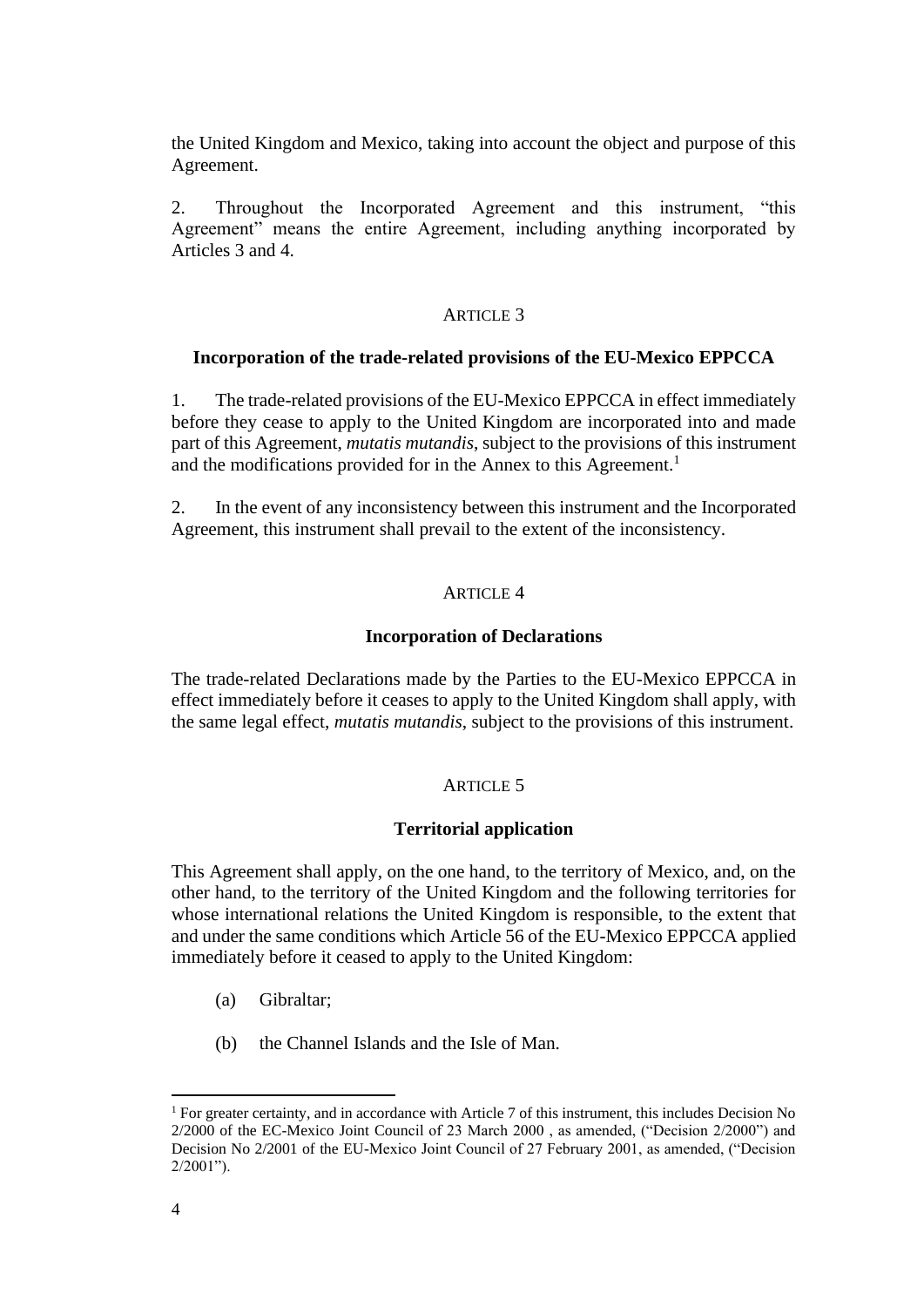# ARTICLE 6

# **Continuation of time periods**

Unless this instrument provides otherwise:

- (a) if a period under the EU-Mexico EPPCCA relating to a substantive right or obligation has not yet ended, the remainder of that period shall be incorporated into this Agreement; and
- (b) if a period under the EU-Mexico EPPCCA relating to a substantive obligation has ended, any ongoing right or obligation in the EU-Mexico EPPCCA shall apply between the Parties and that period shall not be incorporated into this Agreement.

# ARTICLE 7

# **Further provision in relation to the Joint Council**

1. The Joint Council which the Parties establish under Article 45 of the Incorporated Agreement shall, in particular, ensure that this Agreement operates properly.

2. Unless the Parties agree otherwise, upon entry into force of this Agreement, any decisions adopted by the Joint Council and Joint Committee established by the EU-Mexico EPPCCA before the EU-Mexico EPPCCA ceased to apply to the United Kingdom shall, to the extent those decisions relate to trade and to the Parties to this Agreement, be deemed to have been adopted, *mutatis mutandis* and subject to the provisions of this instrument, by the Joint Council the Parties establish under Article 45 of the Incorporated Agreement.

3. Nothing in paragraph 2 prevents the Joint Council established by Article 45 of the Incorporated Agreement, or any trade-related committee assisting it in the performance of its duties under Articles 48 or 49 of the Incorporated Agreement, from making decisions which are different to, revoke or supersede the decisions deemed to have been adopted by it under that paragraph.

# ARTICLE 8

# **European currency references**

Notwithstanding Article 3, references to EUR (the euro currency) and to ECU (the European Currency Unit) in the Incorporated Agreement shall continue to be read as such in this Agreement.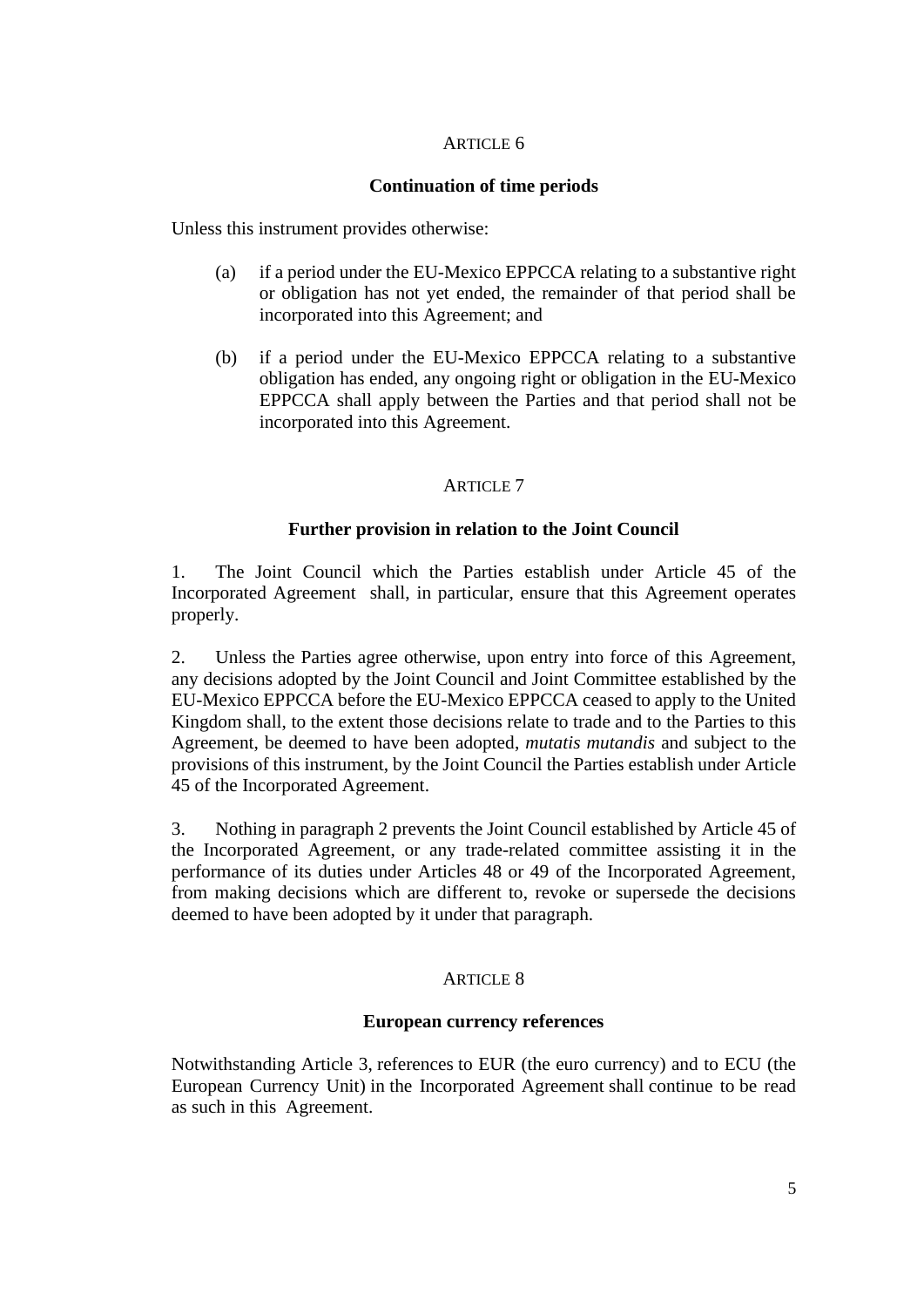# ARTICLE 9

#### **Subsequent negotiations**

1. The Parties shall commence negotiations for an ambitious, modern and comprehensive free trade agreement between the United Kingdom and Mexico at the earliest possible opportunity and within one year of the date of entry into force of this Agreement.

2. Each Party shall give positive consideration to any proposal by the other Party regarding a topic to be included in the scope of the negotiations referred to in paragraph 1.

3. The Parties shall strive to conclude the negotiations referred to in paragraph 1 within three years of the date of entry into force of this Agreement.

#### ARTICLE 10

#### **Integral parts of this Agreement**

The annex and footnote to this instrument are integral to this Agreement.

#### ARTICLE 11

#### **Amendments**

1. The Parties may agree, in writing, to amend this Agreement. An amendment shall enter into force after the Parties exchange written notifications certifying that they have completed their respective legal requirements and procedures.

2. Paragraph 1 is without prejudice to the functions of the Joint Council established under Article 45 of the Incorporated Agreement.

#### ARTICLE 12

#### **Entry into force and provisional application**

1. Articles 59 and 60 of the EU-Mexico EPPCCA shall not be incorporated into this Agreement.

2. Each Party shall notify the other Party in writing, through diplomatic channels, of the completion of its domestic procedures required for the entry into force of this Agreement.

3. This Agreement shall enter into force on the later of: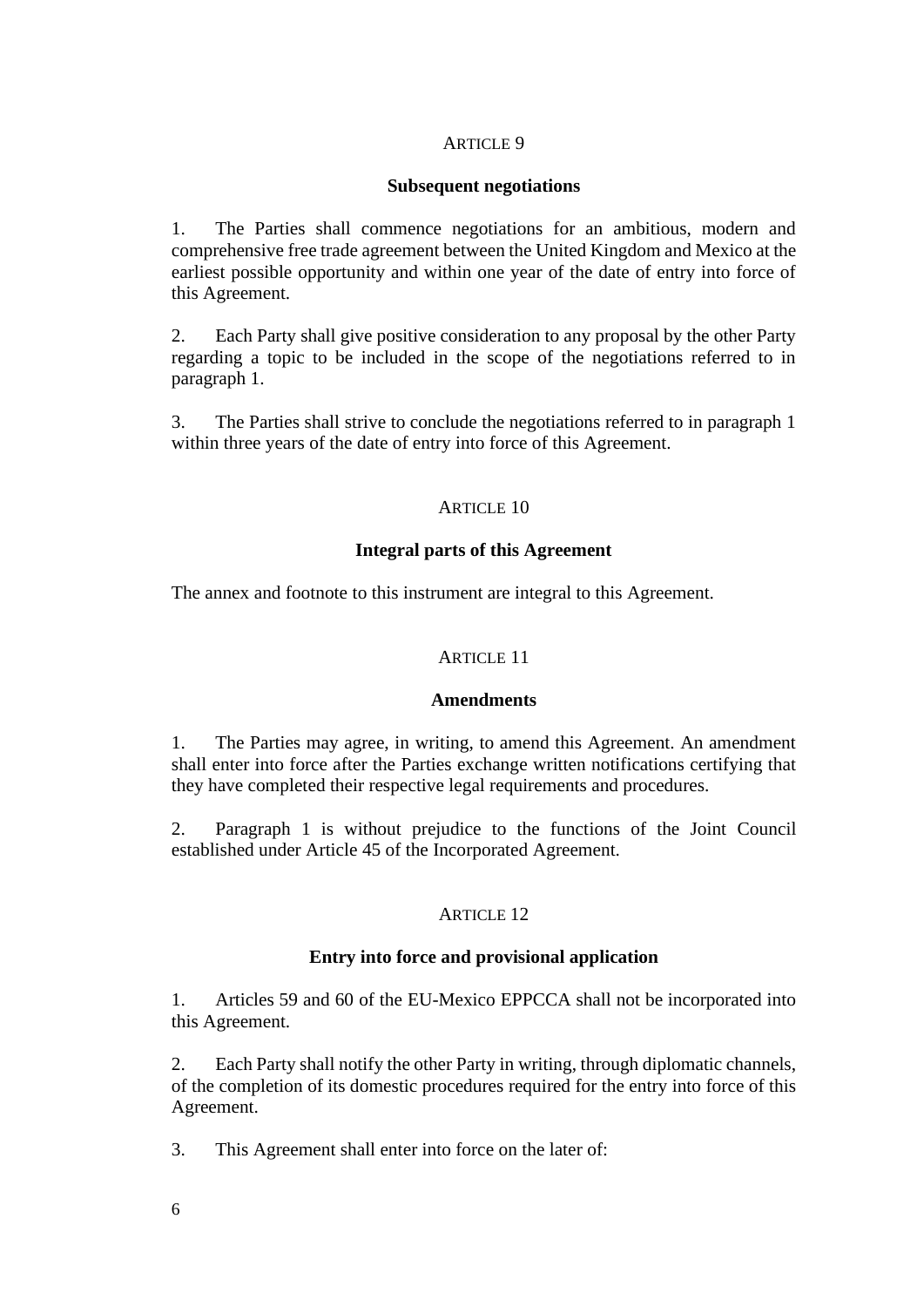- (a) the date of receipt of the later of the Parties' notifications that they have completed their domestic procedures; or
- (b) the date on which the EU-Mexico EPPCCA ceases to apply to the UK.

4. Notwithstanding paragraph 3 and pending its entry into force, the Parties may apply this Agreement provisionally, in accordance with their respective internal procedures, as applicable.

- 5. The provisional application shall begin on the later of:
	- (a) the date on which both:
		- i. the UK has notified Mexico of the completion of its internal procedures for such purpose; and
		- ii. Mexico has notified the UK of the completion of its internal procedures; or
	- (b) the date on which the EU-Mexico EPPCCA ceases to apply to the UK.

6. If this Agreement is provisionally applied in accordance with paragraph 5, the Parties shall understand the term "entry into force of this Agreement" as meaning the date of provisional application.

In witness whereof the undersigned, duly authorised thereto by their respective Governments, have signed this Agreement.

Done in Duplicate at Mexico City this fifteenth day of December 2020 in the English and Spanish languages, both texts being equally authoritative.

**For the Government of the United Kingdom of Great Britain and Northern Ireland:**

**For the Government of the United Mexican States:**

**CORIN ROBERTSON**

# **GRACIELA MÁRQUEZ COLÍN**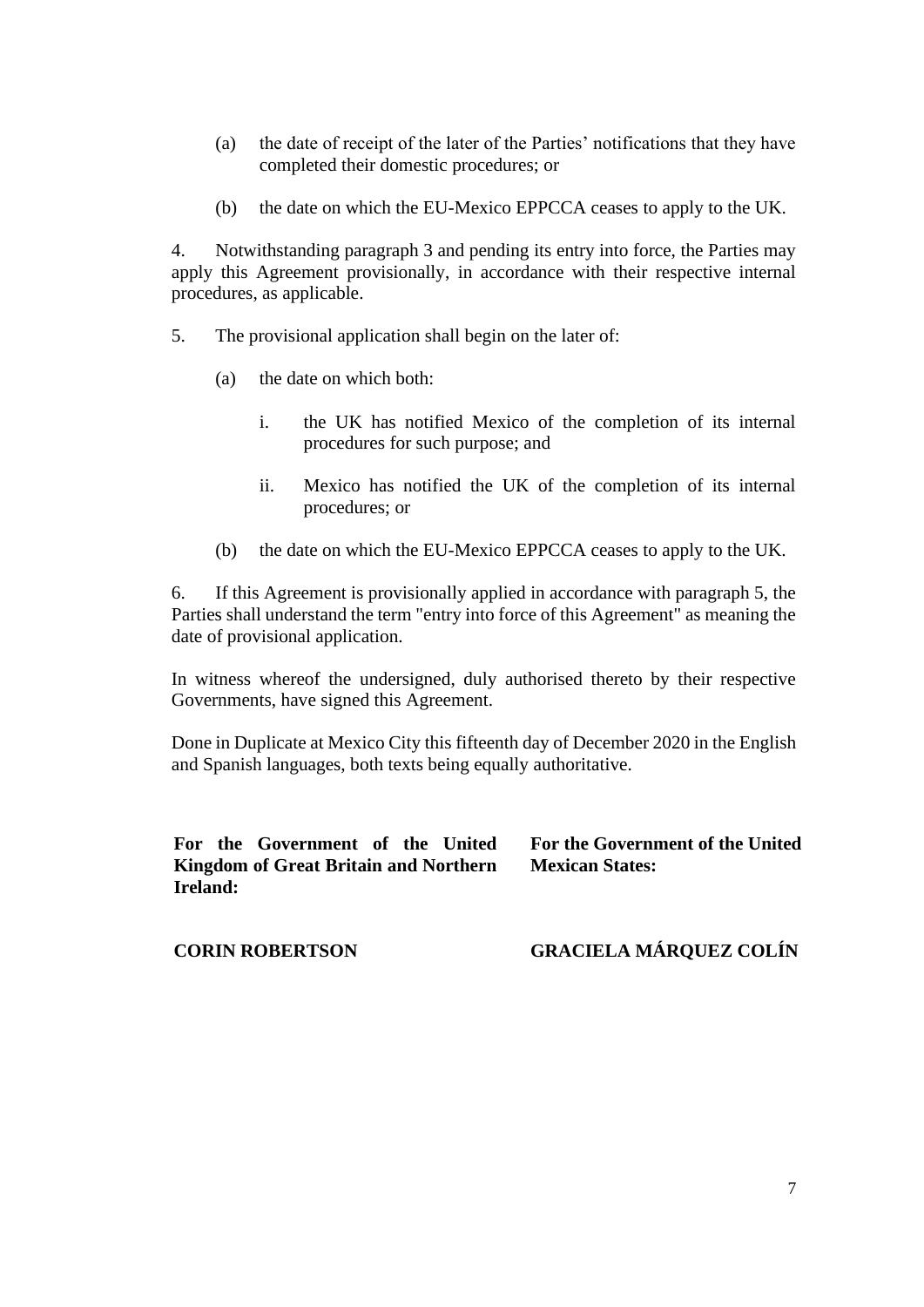# ANNEX

# **MODIFICATIONS TO THE INCORPORATED AGREEMENT**

The Incorporated Agreement and the decisions adopted by this instrument are further modified as follows.

## MODIFICATIONS TO THE EU-MEXICO EPPCCA

- 1. Title II (Political dialogue) shall not be incorporated into this Agreement.
- 2. Title VI (Cooperation) shall not be incorporated into this Agreement.
- 3. Article 56 shall not be incorporated into this Agreement.

#### MODIFICATIONS TO DECISION 2/2000

4. Article 8(10) shall be replaced with:

"Tariff concessions shall not apply to imports into the United Kingdom of products listed in Annex I (Tariff Elimination Schedule of the Community) under Category  $O$ ."

5. Article 17(3) shall be replaced with:

"The administrations of both Parties shall provide mutual administrative assistance in customs matters in accordance with the provisions of the Annex on mutual administrative assistance in customs matters."

6. In Article  $31(7)(a)$ , for ", both above and below the threshold value", substitute "above the applicable threshold value".

# MODIFICATIONS TO THE ANNEX I TARIFF ELIMINATION SCHEDULE OF THE UK **(**and the tariff concessions added by Decisions 2/2004 and 3/2004)

#### Annex I, section A

7. The first paragraph of Annex I, section A, commencing "The following tariff concessions", shall be replaced with:

"The tariff concessions that shall apply as from the date of entry into force of this Agreement on an annual basis to imports into the United Kingdom of products originating in Mexico shall be:

(a) if this Agreement enters into force after 30 June 2021, the concessions referred to in paragraphs 1 to 19, together with the applicable annual concession increases for each administration period after 30 June 2021 to the year of entry into force.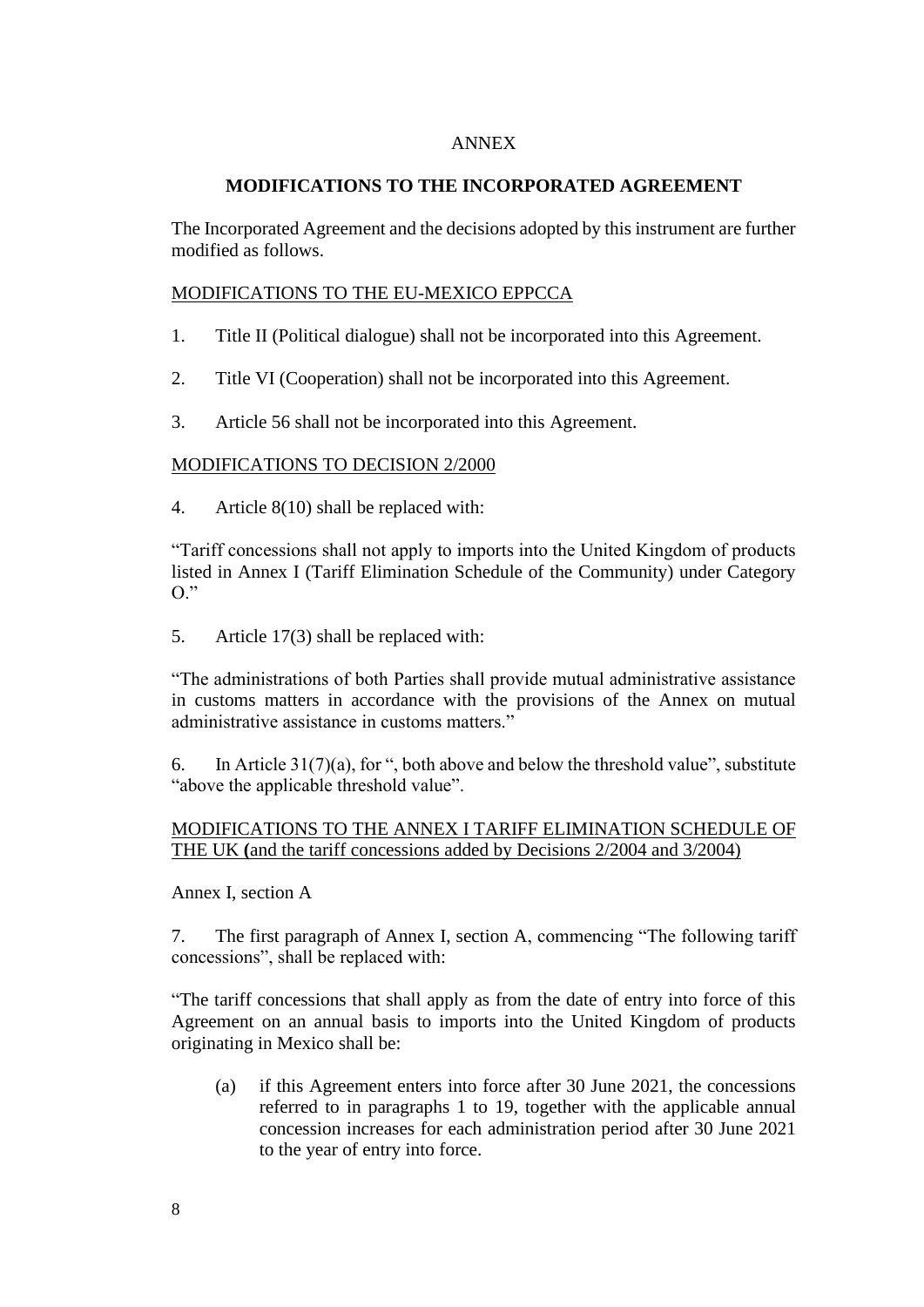The administration period for tariff concessions applied under this section for each year the Agreement is in force shall be as follows:

- (b) for paragraphs 4 to 5, 1 June to 31 October of the same year;
- (c) for paragraphs 6 to 7, 1 November to 31 May of the following year; and
- (d) for all other tariff concessions, 1 July to 30 June of the following year.

If this Agreement enters into force part-way through an administration period, the quantities of the applicable tariff concessions shall be re-sized and applied on a prorata basis from the date of entry into force of the Agreement to the end of the applicable administration period."

- 8. In paragraph 1, for "300", substitute "41".
- 9. In paragraph 2, for "1 000", substitute "136".
- 10. In paragraph 3, for "30 000", substitute "5 500".
- 11. In paragraph 4, for "350", substitute "48".
- 12. In paragraph 5, for "400", substitute "54".
- 13. In paragraph 6, for "350", substitute "48".
- 14. In paragraph 7, for "400", substitute "54".
- 15. In paragraph 9, for "500", substitute "68".
- 16. In paragraph 10, for "1 000", substitute "136".
- 17. In paragraph 11, for "1 000", substitute "136".
- 18. In paragraph 12:
	- (a) for "2 000", substitute "1 634"; and
	- (b) for "500", substitute "68".
- 19. In paragraph 13, for "275 000", substitute "106 125".
- 20. In paragraph 14, for "1 000", substitute "136".
- 21. In paragraph 15, for "1 500", substitute "204".
- 22. In paragraph 16, for "1 000", substitute "136".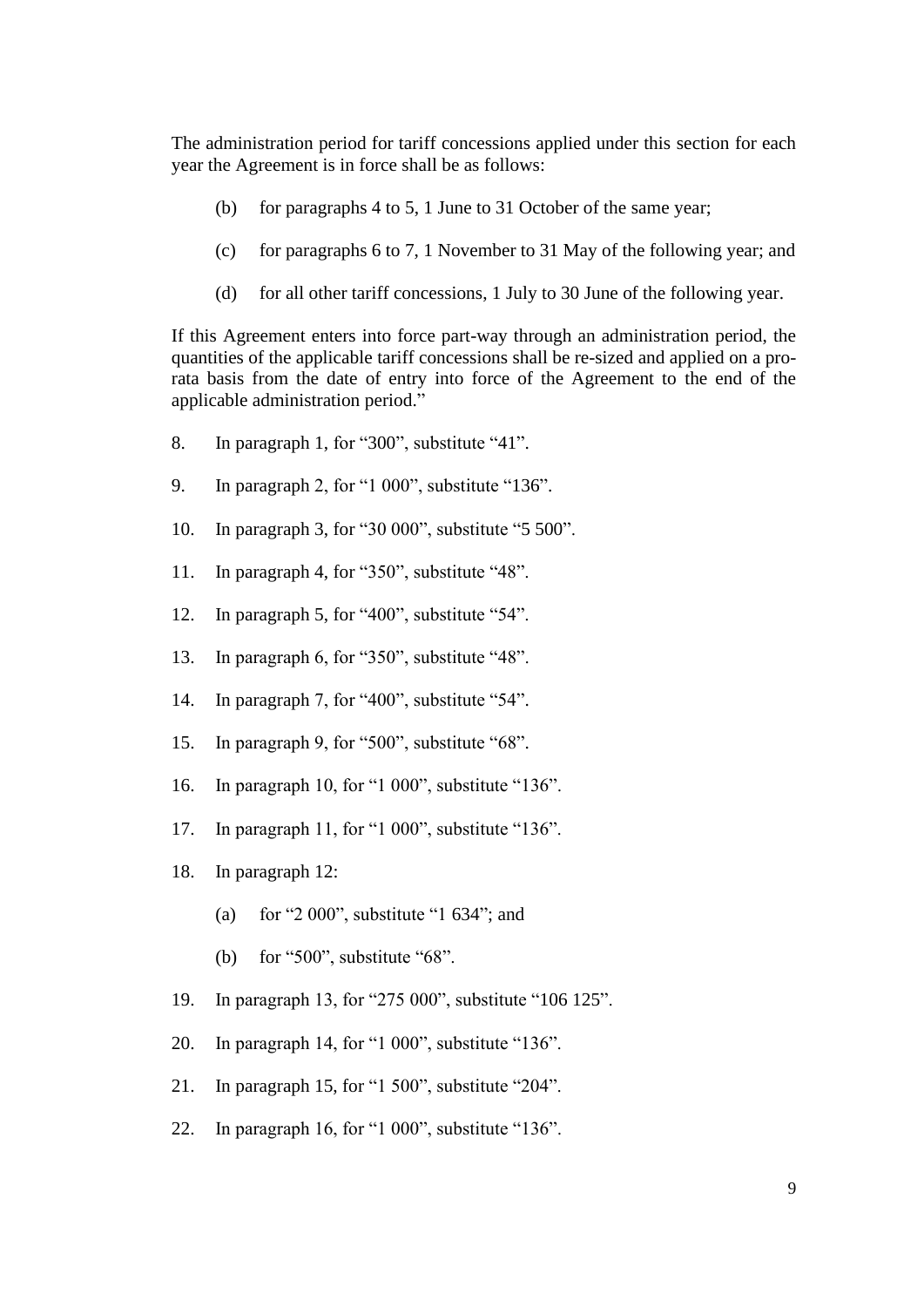23. In paragraph 17, for "30 000", substitute "4 086".

24. In paragraph 18, for "2 500", substitute "341".

25. In paragraph 19, for "3 000", substitute "409".

Annex I, section B

26. The first paragraph of Annex I, section B, commencing "The following tariff concessions", shall be replaced with:

"The tariff concessions that shall apply as from the date of entry into force of this Agreement on an annual basis to imports into the United Kingdom of products originating in Mexico shall be the concessions referred to in paragraphs 1 to 10.

The administration period for tariff concessions applied under this section shall be 1 July to 30 June of the following year for each year the Agreement is in force. If this Agreement enters into force part-way through the administration period, the quantity of the applicable tariff concession shall be re-sized and applied on a prorata basis from the date of entry into force of the Agreement to the end of the administration period."

27. In paragraph 3, for "1 000", substitute "136".

Decision 2/2004

- 28. Article 2 to Decision 2/2004 shall not be incorporated into this Agreement.
- 29. Article 3 to Decision 2/2004 shall be replaced with:

"The administration period for the quota shall be 1 January to 31 December for each year the Agreement is in force. If this Agreement enters into force part-way through an administration period, the quantity of the quota shall be re-sized and applied on a pro-rata basis from the date of entry into force of the Agreement to the end of the administration period."

- 30. In the Annex to Decision 2/2004:
	- (a) in the entry for Year 2:
		- (i) for "Year 2", substitute "Year 2 and following years"; and
		- (ii) for "6000", substitute "817"; and
	- (b) the entries for Years 3 to 10 and the entry for "Following Years" shall not be incorporated into this Agreement.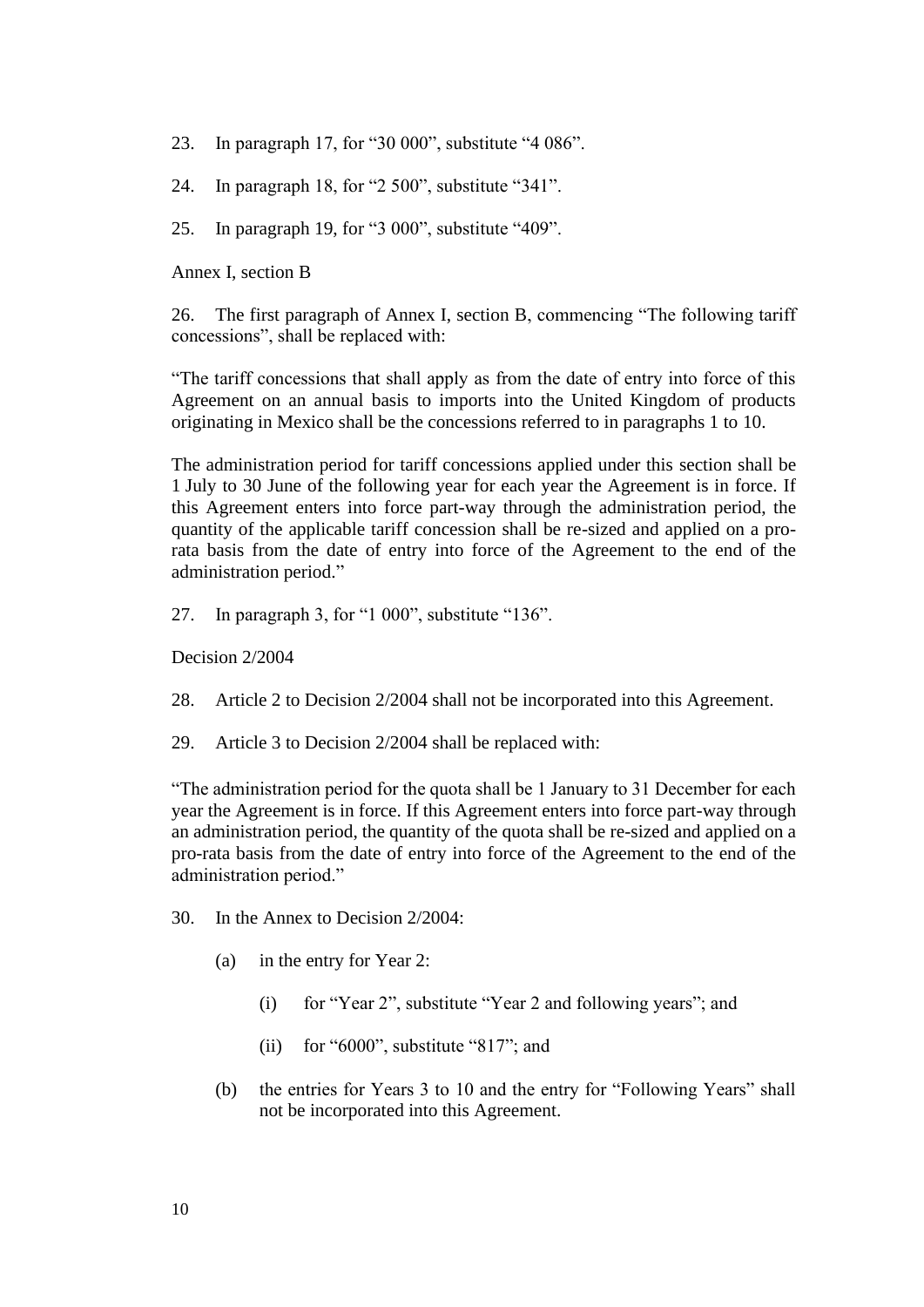Decision 1/2020 amending Decision 2/2000

31. In the quota listed in Annex I to Decision 1/2020 in respect of bananas, fresh (excluding plantains), for "2 010", substitute "12 000".

32. The administration period for tariff concessions for bananas referenced in the preceding paragraph for each year this Agreement is in force shall be 1 January to 31 December. If this Agreement enters into force part-way through the administration period, the quantity of the applicable tariff concession shall be resized and applied on a pro-rata basis from the date of entry into force of this Agreement to the end of the administration period.

# MODIFICATION TO THE ANNEX II TARIFF ELIMINATION SCHEDULE OF MEXICO

33. The first paragraph of Annex II, section A, commencing "The following tariff concessions", shall be replaced with:

"The tariff concessions that shall apply as from the date of entry into force of this Agreement on an annual basis to imports into Mexico of products originating in the United Kingdom shall be:

if this Agreement enters into force after 30 June 2021, the concessions referred to in the final paragraph of this section A, together with the applicable annual concession increases for each administration period after 30 June 2021 to the year of entry into force.

The administration period for tariff concessions applied under this Annex for each year the Agreement is in force shall be 1 July to 30 June of the following year. If this Agreement enters into force part-way through the administration period, the quantity of the applicable tariff concession shall be re-sized and applied on a pro-rata basis from the date of entry into force of the Agreement to the end of the administration period."

34. In the second paragraph:

- (a) for "2 000", substitute "1 634"; and
- (b) for "500", substitute "68".

# MODIFICATIONS TO ANNEX III TO DECISION 2/2000

35. After paragraph (p) of Article 1, the following definition shall be inserted:

"(q) 'value added' shall be taken to be the ex-works price of the final product minus the customs value of each of the materials incorporated which originate in the other countries or territories referred to in Article 3a with which cumulation is applicable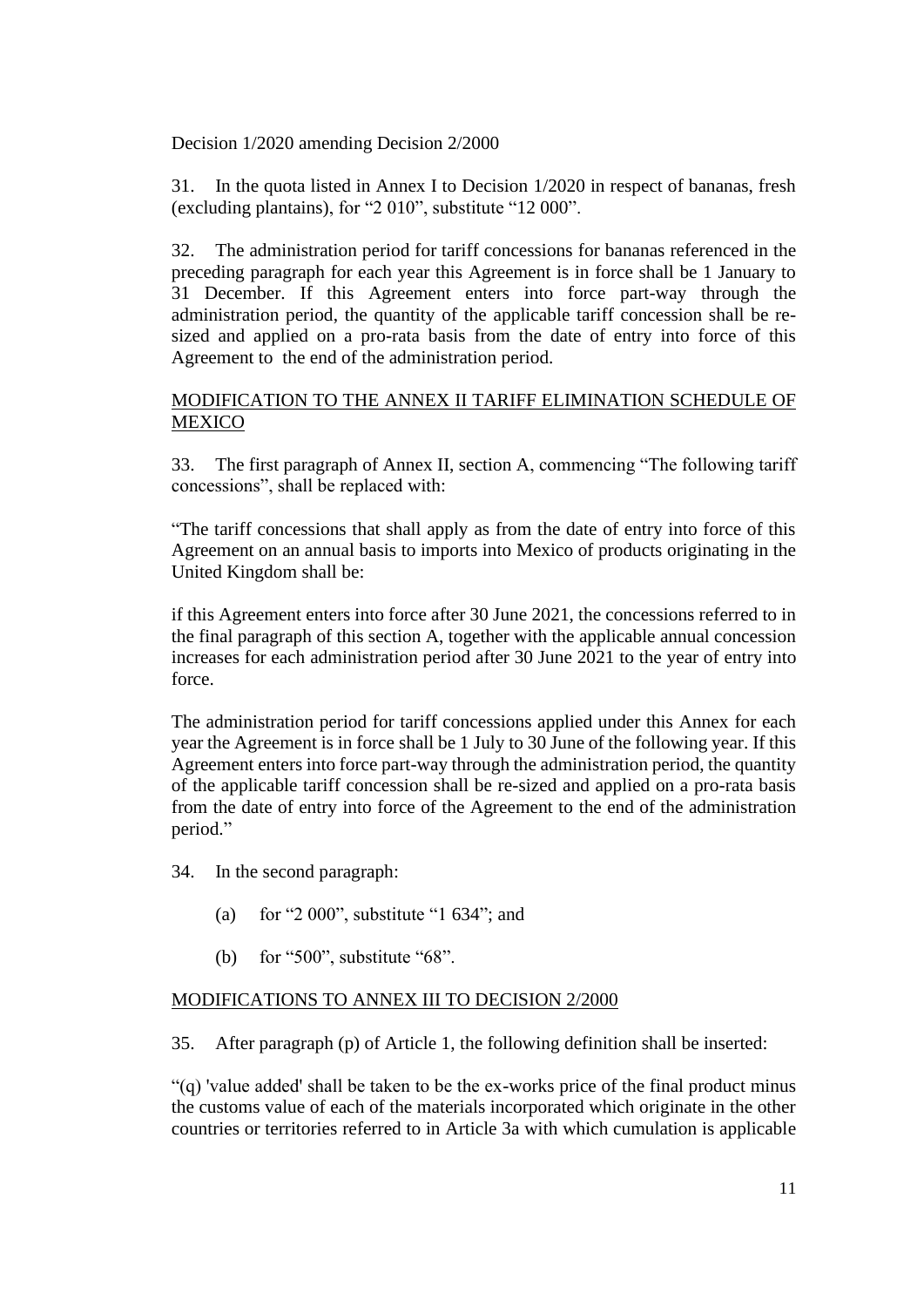or, where the customs value is not known or cannot be ascertained, the first ascertainable price paid for the materials in the United Kingdom or in Mexico."

36. After paragraph (q) of Article 1, the following definition shall be inserted:

"(r) 'material originating in the European Union': means a material obtained in the European Union which, had it been obtained in a Party, would qualify as originating in that Party by the application of the rules of origin provided for in this Annex."

37. After Article 3, the following shall be inserted:

"Article 3a Extended Cumulation of Origin

1. Without prejudice to the provisions of Article 2(1), materials originating in the European Union shall be considered as materials originating in the United Kingdom when incorporated into a product obtained in the United Kingdom, provided that the working or processing carried out there goes beyond the operations referred to in Article 6.

2. Without prejudice to the provisions of Article 2(2), materials originating in the European Union shall be considered as materials originating in Mexico when incorporated into a product obtained in Mexico, provided that the working or processing carried out there goes beyond the operations referred to in Article 6.

3. Without prejudice to the provisions of Article 2(1), working or processing carried out in the European Union shall be considered as having been carried out in the United Kingdom when the materials obtained undergo subsequent working or processing in the United Kingdom, which goes beyond the operations referred to in Article 6.

4. For cumulation provided in paragraphs 1 and 2, when the working or processing carried out in the United Kingdom or Mexico does not go beyond the operations referred to in Article 6, the product obtained shall be considered as originating in the United Kingdom or Mexico only when the value added there is greater than the value of the materials used originating in any one of the other countries or territories.

5. For cumulation provided in paragraph 3, when the working or processing carried out in the United Kingdom does not go beyond the operations referred to in Article 6, the product obtained shall be considered as originating in the United Kingdom only when the value added there is greater than the value added in any one of the other countries or territories.

6. The cumulation provided for in this Article will apply provided that: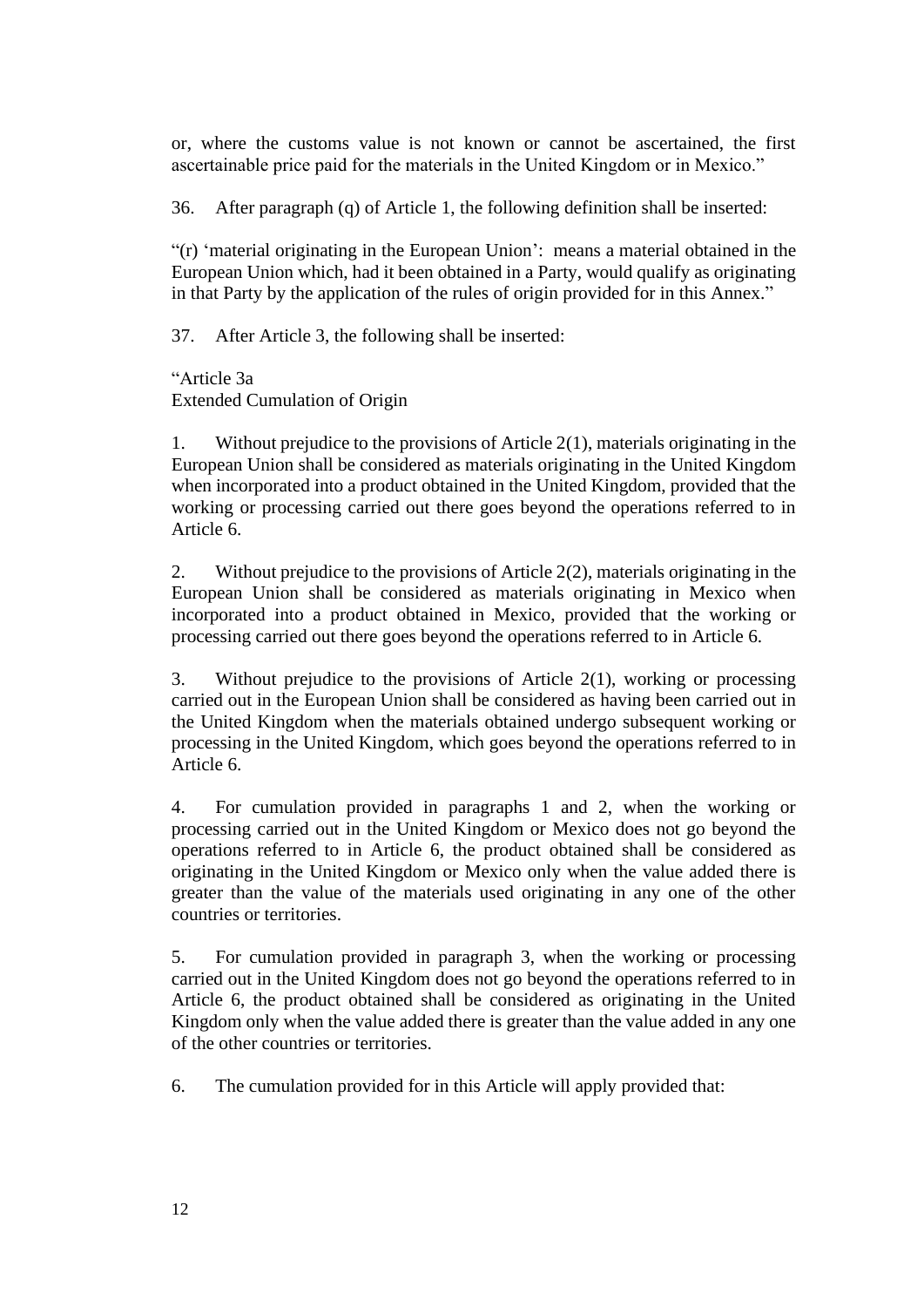- (a) the countries involved in the acquisition of the originating status and the country of destination have arrangements on administrative cooperation which ensure the correct implementation of this Article;
- (b) materials and products have acquired originating status in application of the same rules of origin as provided in this Annex; and
- (c) the exporter, at the moment of the issue of a proof of origin, shall have a statement issued and signed by the supplier of the materials of the European Union, stating:
	- (i) for paragraphs 1 or 2, that the material qualifies as a material originating in the European Union; or
	- (ii) for paragraph 3, the working or processing carried out in the European Union.

7. Paragraphs 1 to 6 will cease to apply three years after entry into force of this Agreement. Not more than 30 months after the entry into force of this Agreement the Parties shall consult as to whether the period should be extended. If they agree, the application of this paragraph may be extended by decision of the Joint Committee.

8. The Parties shall continue to seek and work towards mutually beneficial and more liberal rules of origin in the future, that best reflect Mexico's and the United Kingdom's supply chains and sectoral interests."

38. Article 4(2) shall be replaced with:

"2. The terms 'their vessels' and 'their factory ships' in paragraph  $1(f)$  and  $(g)$  shall apply only to vessels and factory ships:

- (a) which are registered or recorded in Mexico or in the United Kingdom;
- (b) which sail under the flag of Mexico or the United Kingdom;
- (c) which are owned to an extent of at least 50% by nationals of the United Kingdom, Member States of the European Union or Mexico, or by a company with its head office in the United Kingdom, one of the Member States of the European Union or Mexico, of which the manager or managers, chairman of the board of directors or the supervisory board, and the majority of the members of such boards are nationals of the United Kingdom, Member States of the European Union or Mexico and of which, in addition, in the case of partnerships or limited companies, at least half the capital belongs to the United Kingdom, one of the Member States of the European Union or Mexico or to public bodies or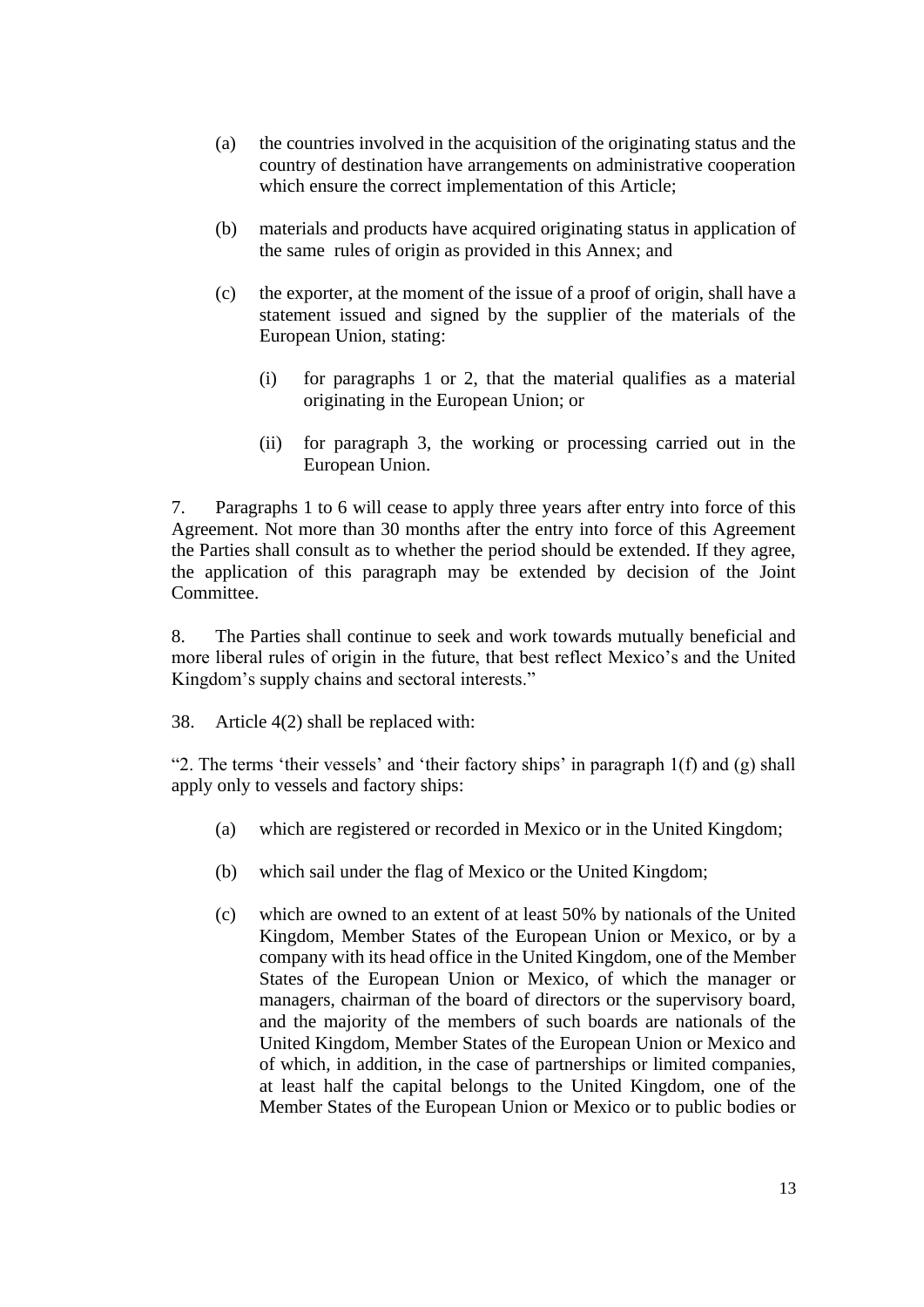nationals $(1)$  of the United Kingdom, Member States of the European Union or Mexico;

- (d) of which the master and officers are nationals of the United Kingdom, Member States of the European Union or Mexico;
- (e) of which at least 75% of the crew are nationals of the United Kingdom, Member States of the European Union or Mexico."

39. In the first sentences of Article 12(1) and 12(2), in each case the following shall be inserted at the start of the sentence:

"Except as provided for in Article 3a,".

40. The first sentence of Article 13 shall be replaced with:

"The preferential treatment provided for under this Decision applies only to products satisfying the requirements of this Annex, which are transported directly between Mexico and United Kingdom."

41. After paragraph 1 of Article 13, the following paragraph shall be inserted:

"1a. Consignments that are transported through the territory of a non-Party, with, should the occasion arise, trans-shipment or temporary warehousing in the territory of the non-Party, may additionally be split, stored, labelled or marked, provided they remain under the surveillance of the customs authorities in the non-Party of transit, transshipment or temporary warehousing so as to ensure that the products are not otherwise altered or transformed."

42. In the first sentence of Article 14(1), the following shall be inserted directly following the phrase "or in Mexico":

"or in the European Union".

43. Article 17(4) shall be replaced with:

"EUR.1 movement certificates issued retrospectively shall be endorsed with one of the following phrases:

ES 'EXPEDIDO A POSTERIORI'

EN 'ISSUED RETROSPECTIVELY'".

44. Article 18(2) shall be replaced with:

"The duplicate issued in this way must be endorsed with one of the following words:

<sup>(</sup> 1 ) For purposes of this paragraph the term 'nationals' includes companies.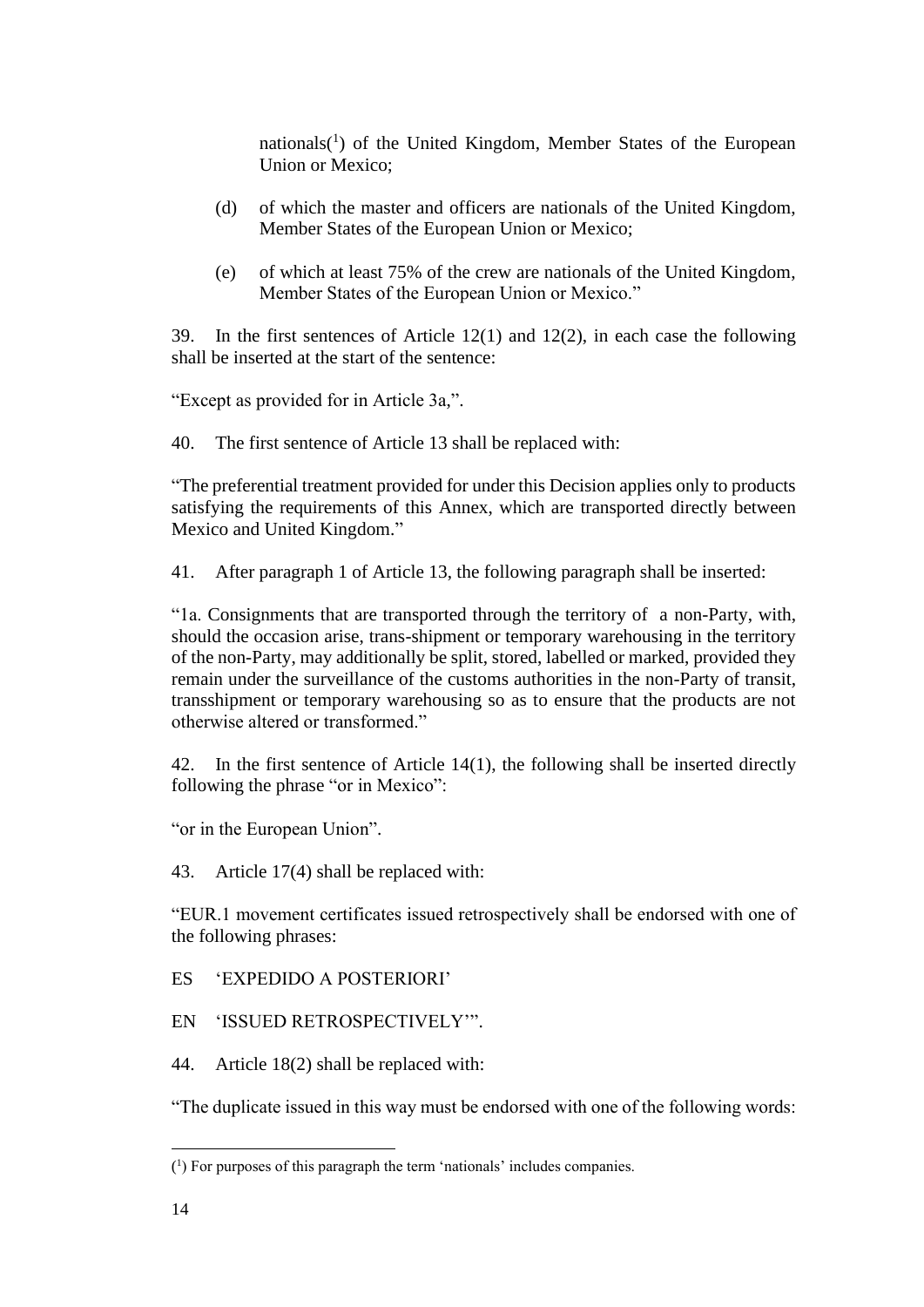ES 'DUPLICADO'

# EN 'DUPLICATE'".

45. Article 29(1) shall be replaced with:

"Amounts in the national currency of the exporting country equivalent to the amounts expressed in euro in this Annex shall be fixed by the exporting country and communicated to the importing country by the relevant Party."

46. After paragraph 2 of Article 31, the following paragraph shall be inserted:

"2a. When appropriate, the customs authority of the importing country may request, pursuant to paragraph 2, specific documentation and information from the customs authority of the exporting country."

47. Article 31(5) shall be replaced with:

"The customs authorities requesting the verification shall be informed by the customs authorities or the competent governmental authority of the exporting country of the results of this verification as soon as possible. The results must be presented in a written report, clearly indicating whether the products concerned can be considered as originating, the authenticity and the fulfilment with the other requirements of this Chapter. The written report shall include:

- (a) the results of the verification;
- (b) the description of the product subject to verification including its tariff classification when relevant for the application of the rule of origin;
- (c) a description and explanation of the rationale concerning the originating status of the product;
- (d) information on the manner in which the verification was conducted;
- (e) information regarding any verification procedure; and
- (f) supporting documentation.

For greater certainty, the customs authority requesting the verification may determine whether the information contained within a written report is adequate for the purposes of the verification. In making such a determination, the customs authority shall act reasonably and with regard to all of the relevant information available to it."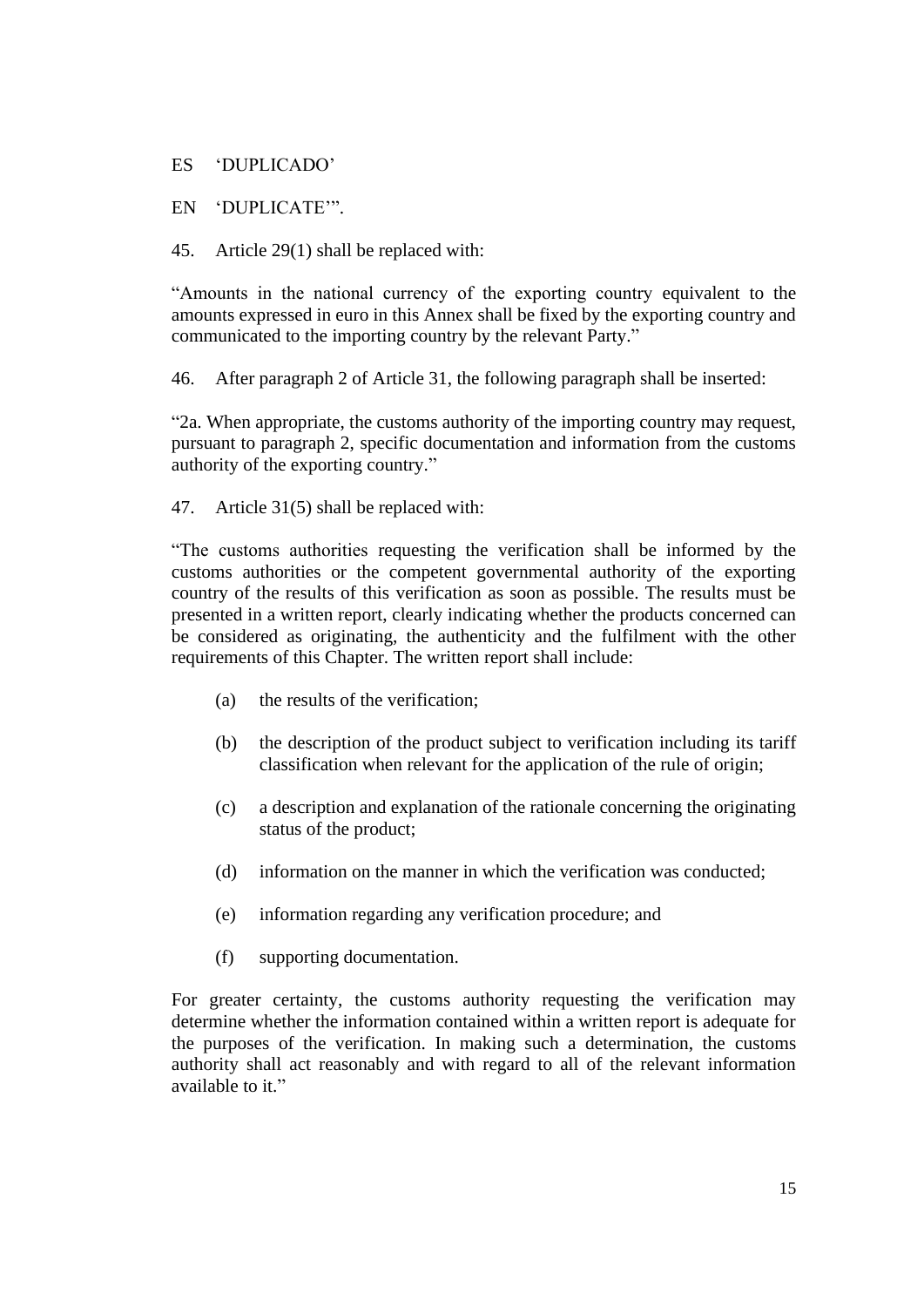48. Article 31(6) shall be replaced with:

"If in cases of reasonable doubts there is no reply within 10 months after the date of the verification request or if the reply does not contain sufficient information to determine the authenticity of the document in question or the origin of the products, the requesting customs authorities are entitled to refuse to grant preferential tariff treatment."

49. Article 36 shall be replaced with:

"Article 36

Application of this Annex

The term 'European Union' used in this Annex does not cover Ceuta and Melilla."

- 50. Article 37 shall not be incorporated into this Agreement.
- 51. In Article 40, the word "four" shall be replaced with "twelve".
- 52. In Appendix II:
	- (a) in footnote (2) of column 3 to heading  $5208$  to  $5212$ , for "2 000 000 m<sup>2</sup>" substitute "148 800 m<sup>2</sup>";
	- (b) in footnote (2) of column 3 to heading 5407 and 5408, for "3 500 000  $m^{2}$ " substitute "260 400 m<sup>2</sup>";
	- (c) in footnote (2) of column 3 to heading 5512 to 5516, for "2 000 000  $\text{m}^{2}$ " substitute "148 800 m<sup>2</sup>";
	- (d) in footnote (2) of column 3 to heading  $5801$  for " $500\,000$  m<sup>2</sup>" substitute "37 200 m<sup>2</sup>";
	- (e) in footnote (2) of column 3 to heading  $5806$  for " $500\,000$  m<sup>2</sup>" substitute "37 200 m<sup>2</sup>"; and
	- (f) in footnote (2) of column 3 to heading 5811, for "500 000  $m<sup>2</sup>$ " substitute "37 200 m<sup>2</sup>".
- 53. In Note 9 to Appendix II a, in the second column of the second table:
	- (a) in the first row, for "120 000" substitute "8 928";
	- (b) in the second row, for "250 000 (womens's pairs)" substitute "18 600 (women's pairs)";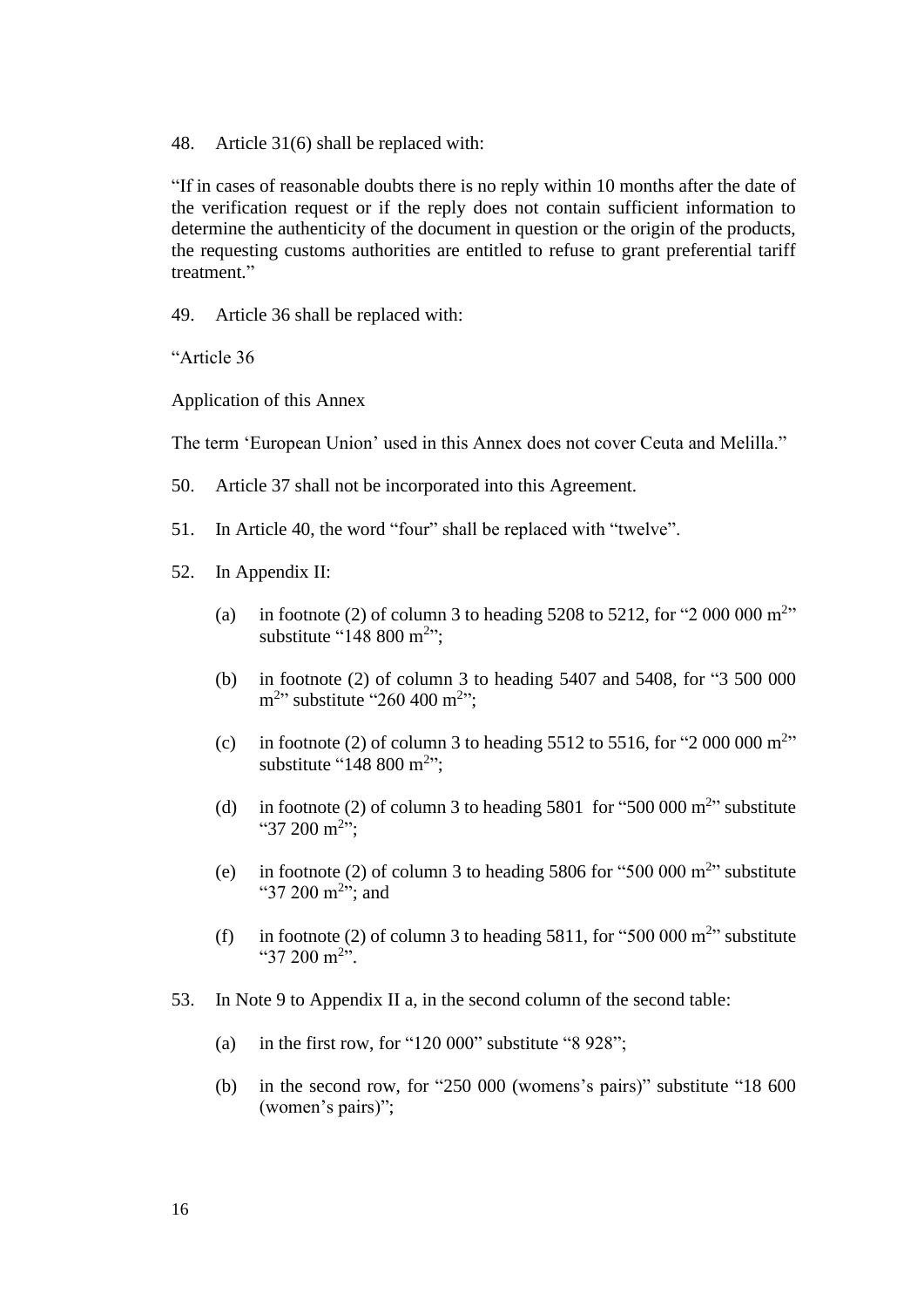- (c) in the second row, for "250 000 (men's pairs)" substitute "18 600 (mens's pairs)";
- (d) in the second row, for "125 000 (children's pairs)", substitute "9 300 (children's pairs)"; and
- (e) in the third row, for "120 000", substitute "8 928".
- 54. In Appendix IV:
	- (a) only the Spanish and English versions of the invoice declaration shall be incorporated into this Agreement; and
	- (b) the second sentence of footnote (2), which commences "When the invoice declaration relates…", shall not be incorporated into this Agreement.

# MODIFICATIONS TO ANNEX X TO DECISION 2/2000

55. In PART C, paragraph 2 shall be replaced with:

"The United Kingdom shall calculate and convert regularly every even year, in accordance with the calculation method set out in the Revised GPA , the value of the thresholds into pound sterling, based on the average daily value of the pound sterling, expressed in Special Drawing Rights over the 24 month period terminating on the last day of August preceding the revision, with effect from 1 January. The value of the thresholds thus revised shall, where necessary, be rounded down to nearest thousand.

The United Kingdom's next revision will come into effect in 2022.".

# MODIFICATIONS TO ANNEX XIII TO DECISION 2/2000

56. Upon entry into force of this Agreement, the United Kingdom shall provide Mexico with details on the United Kingdom's means of publication. The UK's means of publication shall be directly accessible by electronic means free of charge through a single point of access on the internet.

# MODIFICATIONS TO ANNEX XV TO DECISION 2/2000

- 57. Article 2(b) shall be replaced with:
	- "i) for the UK, the Competition and Markets Authority, and
	- ii) for Mexico, the Comisión Federal de Competencia Económica and the Instituto Federal de Telecomuncaciones;"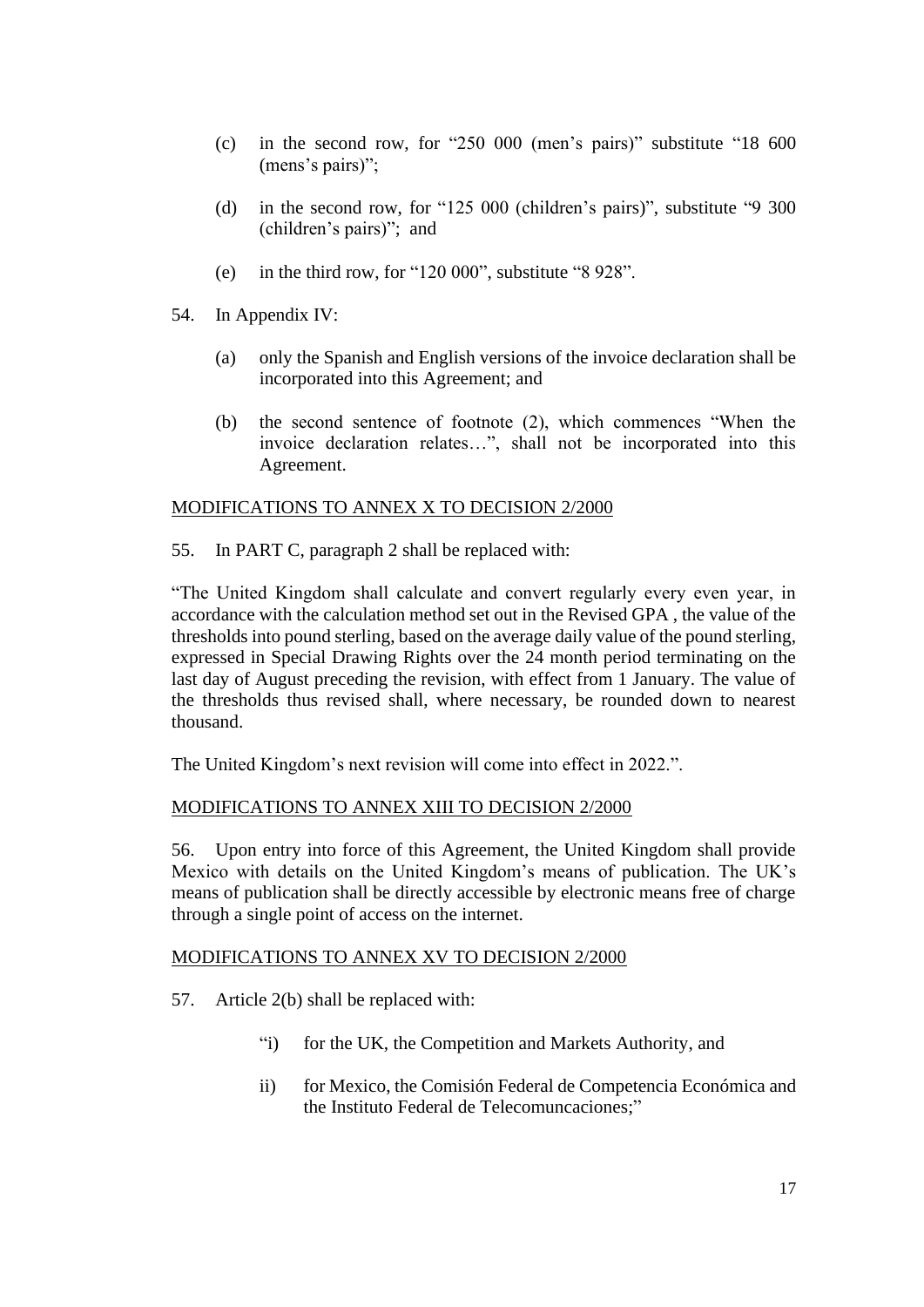# MODIFICATIONS TO DECISION 2/2001

58. Article 9 shall not be incorporated into this Agreement.

# MODIFICATIONS TO ANNEX I TO DECISION 2/2001

59. In Part A, paragraph 4 shall not be incorporated into this Agreement.

60. In the table of limitations on market access in Part A (Community and its Member States), for mode 2 (consumption abroad) and mode 3 (commercial presence) in Section B (Banking and Other Financial Services (excluding insurance)), "European Economic Area" shall be replaced with "United Kingdom".

# MODIFICATIONS TO DECISION 5/2004 - ANNEX ON MUTUAL ADMINISTRATIVE ASSISTANCE IN CUSTOMS MATTERS

61. Article 14(1)(c) shall not be incorporated.

62. Article 14(2) shall be replaced with:

"Notwithstanding the provisions of paragraph 1, the provisions of this Annex shall take precedence over the provisions of any bilateral agreement on mutual assistance which has been concluded between the Parties prior to the date of application of this Agreement."